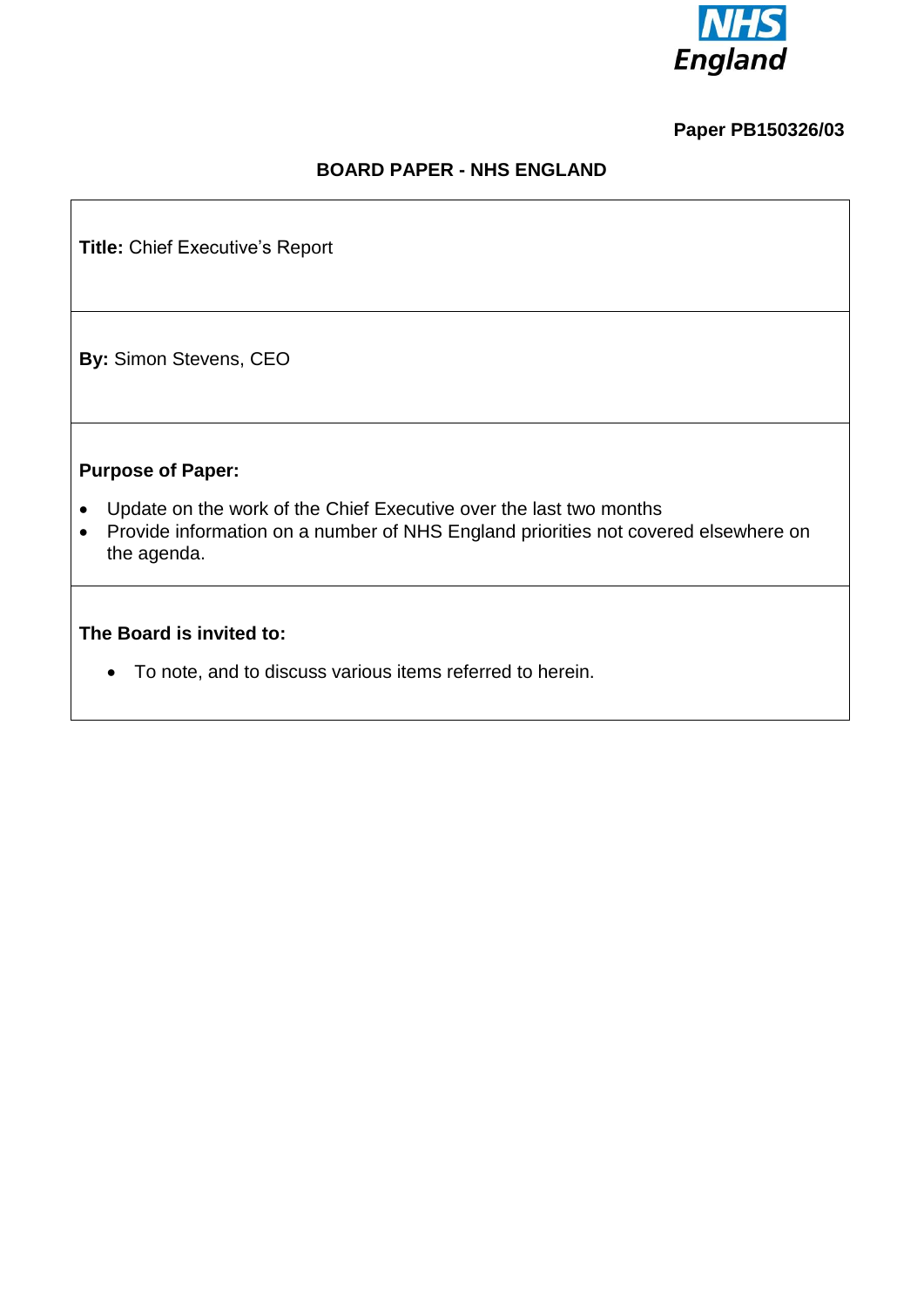### **NHS England Chief Executive's Report**

### **March 2015**

### **1.0 Public Engagements**

- 1.1 NHS Change Day was held on 11 March 2015 and I joined tens of thousands of fellow NHS staff in pledging to take personal actions that will make a difference for patients. My pledge was about support for people with learning disabilities. I spent the afternoon with people with learning disabilities and their families from across England, and also was trained as a 'dementia friend' by Andy Tysoe, a senior nurse from Cheshire. My recent visits over the past few weeks include Manchester, Leeds, London and Kent. NHS England has also held board-to-board meetings with Monitor and HSCIC, and I've attended an informal discussion with the CQC board.
- 1.2 Given the importance of public communication on the NHS and the Forward View, since our January Board meeting I've given 19 speeches to a wide variety of NHS and public audiences: Diabetes UK's annual conference, the Royal College of Physicians, the launch of a new anti-smoking campaign by Action on Smoking and Health(ASH), the Association of Chief Executives of Voluntary Organisation (ACEVO) conference on the voluntary sector, Chatham House, the King's Fund, the Royal College of Surgeons, the Nuffield Trust's annual summit, Reform's commissioning conference, the Institute of Healthcare Management, NHS Confederation Mental Health Network, the Royal Society of Medicine, a Mental Health Summit, the Local Government Association and Association of Directors of Public Health Annual Public Health Conference, Department of Health (DH)/NHS Non-Executives event, the Academic Health Science Networks, UK E-Health Week, NHS Trust Development Authority employees, and Healthcare Science UK. I've also given several interviews to the BBC, a number of national newspapers, and to the specialist publications Nursing Times, GP Magazine, and the Health Service Journal.
- 1.3 I continue to engage with Parliament on key issues, and recently met the All Party Parliamentary Group on Cancer, the All Party Parliamentary Group on Learning Disabilities, attended a dinner hosted by the Speaker of the House of Commons on cancer, and appeared before the Public Accounts Committee to discuss services for people with learning disabilities - confirming the necessity of closure and fundamental redesign of outdated institutional provision, and which Jane Cummings is now leading with colleagues.

### **2.0 NHS Performance**

2.1 After a pressurised Christmas and New Year, NHS performance has been improving, and last week's A&E performance was the best since November. All NHS organisations and local authorities have been asked to make careful preparations for the Easter holiday period. Clinical Commissioning Groups (CCGs) and providers have been asked to ensure that the extra capacity put in place over winter continues throughout April while the Better Care Fund kicks in and contracts for 2015/16 are finalised.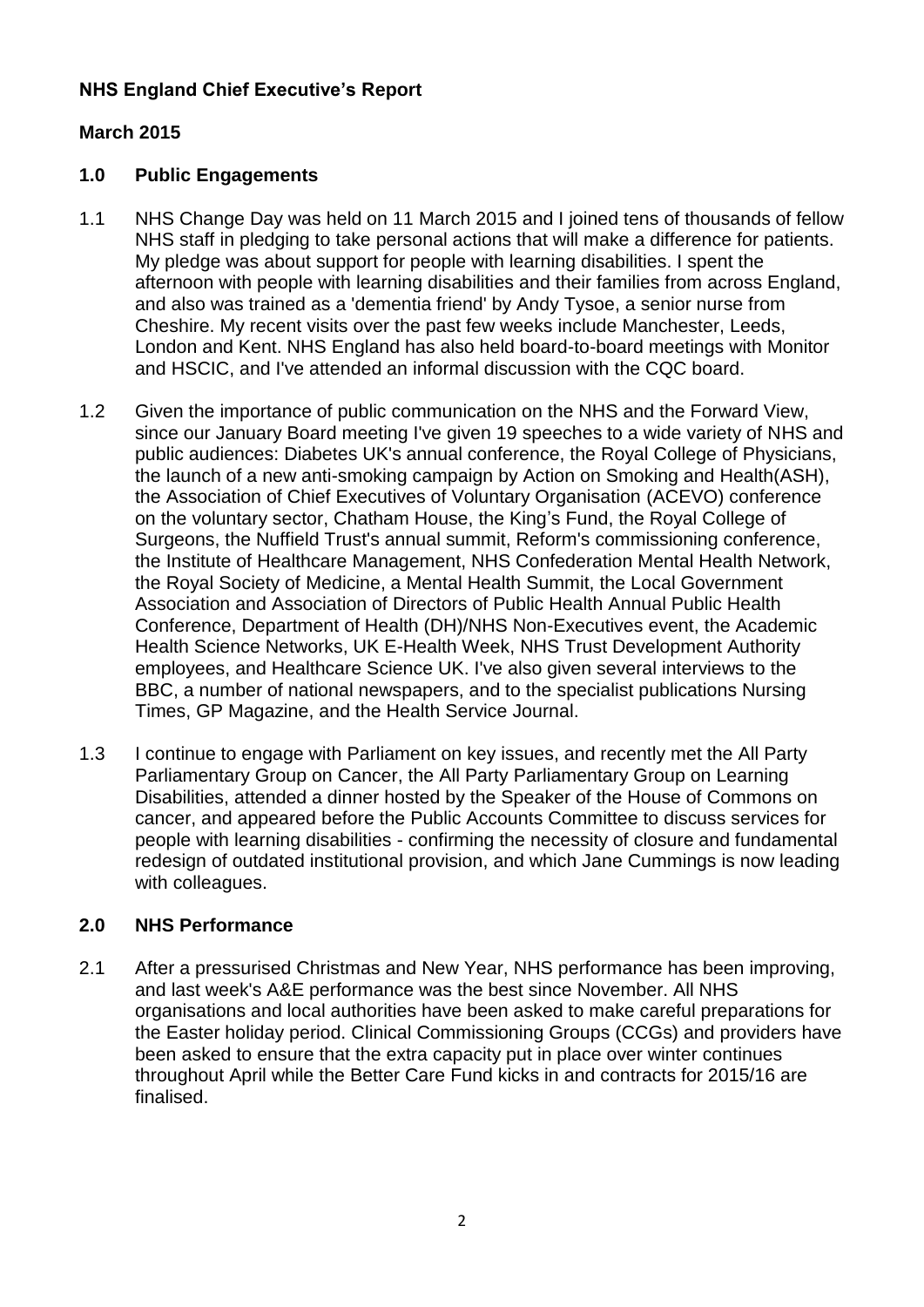# **3.0 2015/16 Commissioning**

# **The Budget**

3.1 Following discussion with the Deputy Prime Minister, last week's Budget allocated an extra £250 million for child and adolescent and related mental health services for 2015/16 and the four years subsequently. This should help over 110,000 more children receive care for mental health issues by 2020, as well as improving support for maternal mental health.

# **Tariff**

- 3.2 As discussed at our January Board meeting, originally proposed 2015/16 provider prices were referred back to Monitor for reconsideration. In order to keep 2015/16 on track and to reduce pressure on acute hospitals but without raiding necessary investments in mental health, primary care and other services, NHS England, Monitor and CCGs have offered providers a new Enhanced Tariff Option (ETO) for next year. This is worth up to £500m more to providers than the original package that was consulted on last November, which was prior to extra funding being made available to the NHS in December's autumn statement. Some 210 out of 240 providers have now opted for this ETO - the vast majority.
- 3.3 Under the ETO, the marginal rate providers are paid for extra emergency admissions will increase from 30 percent now to 70 percent; the marginal rate for extra specialised services will also increase from the originally proposed 50 percent to 70 percent and the headline efficiency requirement will be 0.3 percent lower than originally proposed. The ETO incorporates an allowance for service developments in mental health and changes to trusts' clinical negligence premiums. Participating providers will join an NHS-wide efficiency collaborative to help them track and manage cost pressures, including temporary staffing costs and procurement savings.
- 3.4 The minority of providers who have not affirmatively opted in to the ETO will continue on current prices (the 2014/15 'Default Tariff Rollover', or DTR) until such time as a new tariff is established. This will not be until later this year, possibly following a referral by Monitor to the Competition and Markets Authority. As previously notified, since providers on the 2014/15 DTR would not be contributing proportionately to the shared NHS-wide 2015/16 efficiency goals through the tariff deflator, they will instead be ineligible for discretionary payments, including the Commissioning for Quality and Innovation payment (CQUIN), next year.

# **4.0 Five Year Forward View (FYFV) Implementation**

4.1 Since our January meeting we have fired the starting gun on a number of high impact elements of the FYFV implementation programme.

# **£22bn Savings and Demand Moderation Challenge**

4.2 The six national NHS leadership bodies and DH are working together on a shared, detailed, opportunity map for efficiencies over the next five years, with agreed high impact actions for 2015/16, and a proposed approach to engaging widely with frontline NHS organisations.

# **Vanguard Geographies for New Care Models**

4.3 Two hundred and sixty-nine groups of nurses, doctors and other health and social care staff from across the country put forward their ideas for how they want to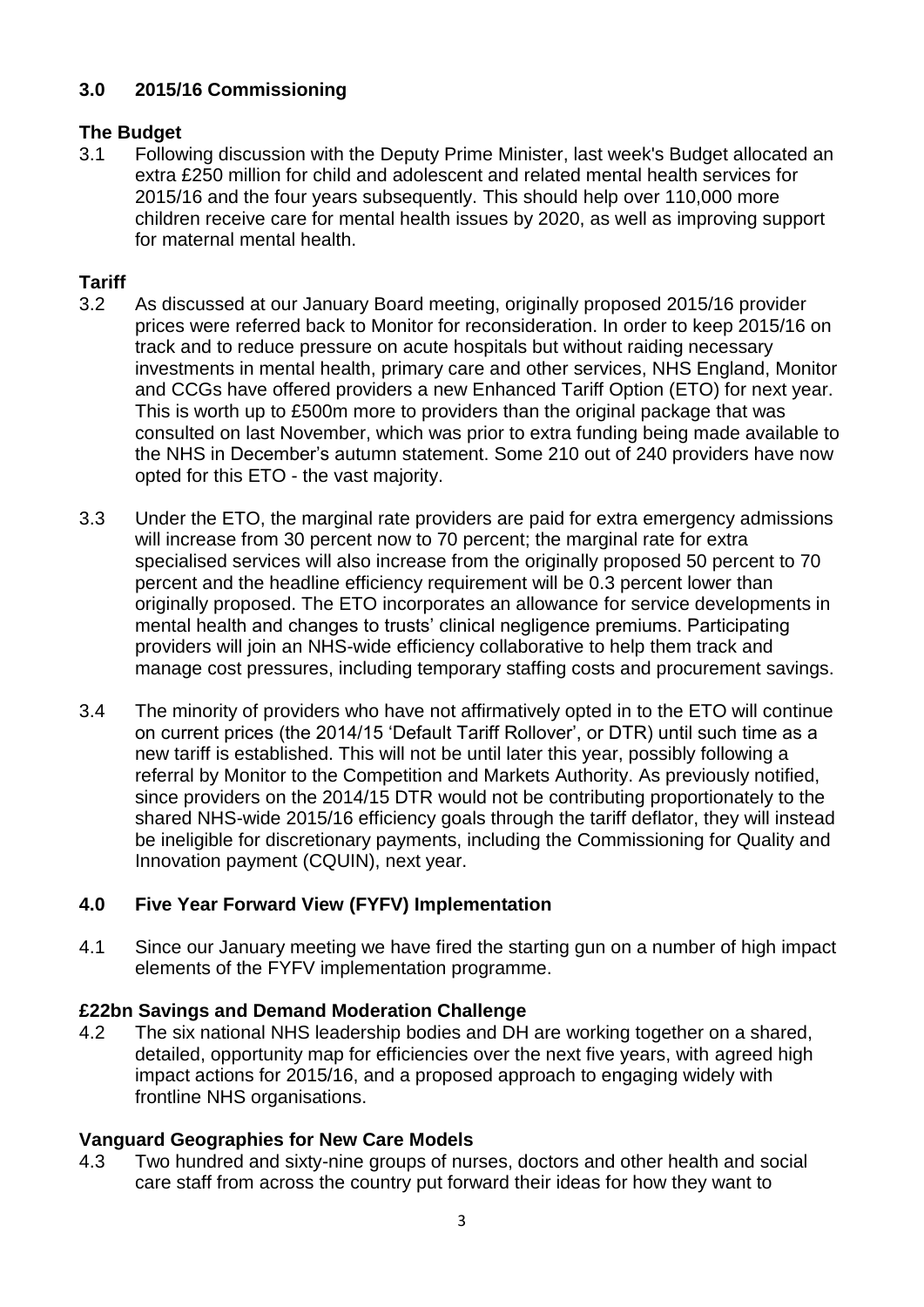redesign care in their areas, and then helped choose the first 29 of the most innovative proposals. Drawing on a new £200 million transformation fund and tailored national support, from April 2015 these vanguards covering five million people will develop local health and care services to keep people well, and bring home care, mental health and community nursing, GP services and hospital specialists closer together.

### **Strengthening Primary Care**

4.4 We will shortly be announcing the initial 2015/16 allocations from the £250 million for primary care investment made available to us in the Autumn statement, as well as the second round of funding for enhanced evening and weekend access to GP services. Our joint "ten point plan" with the Royal College of General Practitioners (RCGP) and General Practitioners Committee (GPC) is under way to boost GP recruitment, retention and returners. We have now approved 151 out of 209 CCGs to assume more control over primary care investments in their areas, with 64 taking full delegation.

### **Action on Prevention - Obesity and Diabetes**

4.5 Well-designed randomised controlled trials in Finland, the USA, Japan, China and India show 30-60 percent reductions in Type 2 diabetes incidence over three years in adults at high risk through intensive lifestyle change programme interventions. Together with Public Health England and Diabetes UK we have now launched the first phase of the Forward View's proposed NHS Diabetes Prevention Programme, delivering on the commitment set out in the FYFV. The Programme will initially target up to 10,000 people at a high risk of developing Type 2 diabetes, with national roll-out thereafter. NHS diabetes 'demonstrator' sites will be supplemented with a national framework procurement for these prevention services. In parallel, we are testing a version of the programme for NHS staff, beginning at Imperial hospitals in London.

#### **Health and Social Care Integration - Integrated Personalised Commissioning**

4.6 Together with the Local Government Association we have announced the first eight sites that will go live from April, offering some 10,000 people with complex needs with greater power to decide how their own combined health and social care budget is spent. Local voluntary organisations will help patients with personal care planning and advocacy.

#### **Health and Social Care Integration - 'DevoManc'**A

4.7 As the FYFV set out, we will back different models in different parts of the country where they offer the best chance of harnessing local energy and community leadership for improvement. Friday 27 February 2015 saw the signing of a groundbreaking memorandum of understanding between the 12 Greater Manchester CCGs, the 10 Local Authorities and ourselves, with the active support of the 15 local NHS providers and HM Treasury. For 2015/16, this involves the creation of a Greater Manchester-wide partnership board to bring coherence to the leadership of health and social care locally. Then this Autumn we and the local CCGs will each need to take a decision on the possibility of formal budget pooling effective April 2016, potentially bringing together £6 billion of health and social care spending for 2.8 million people. National standards, priorities and patient entitlements will continue to apply across England, including in Greater Manchester. And while this particular model may not be applicable in all other parts of the country, as the FYFV made clear, our approach will deliberately be tailored to the distinctive challenges and opportunities of different parts of the country.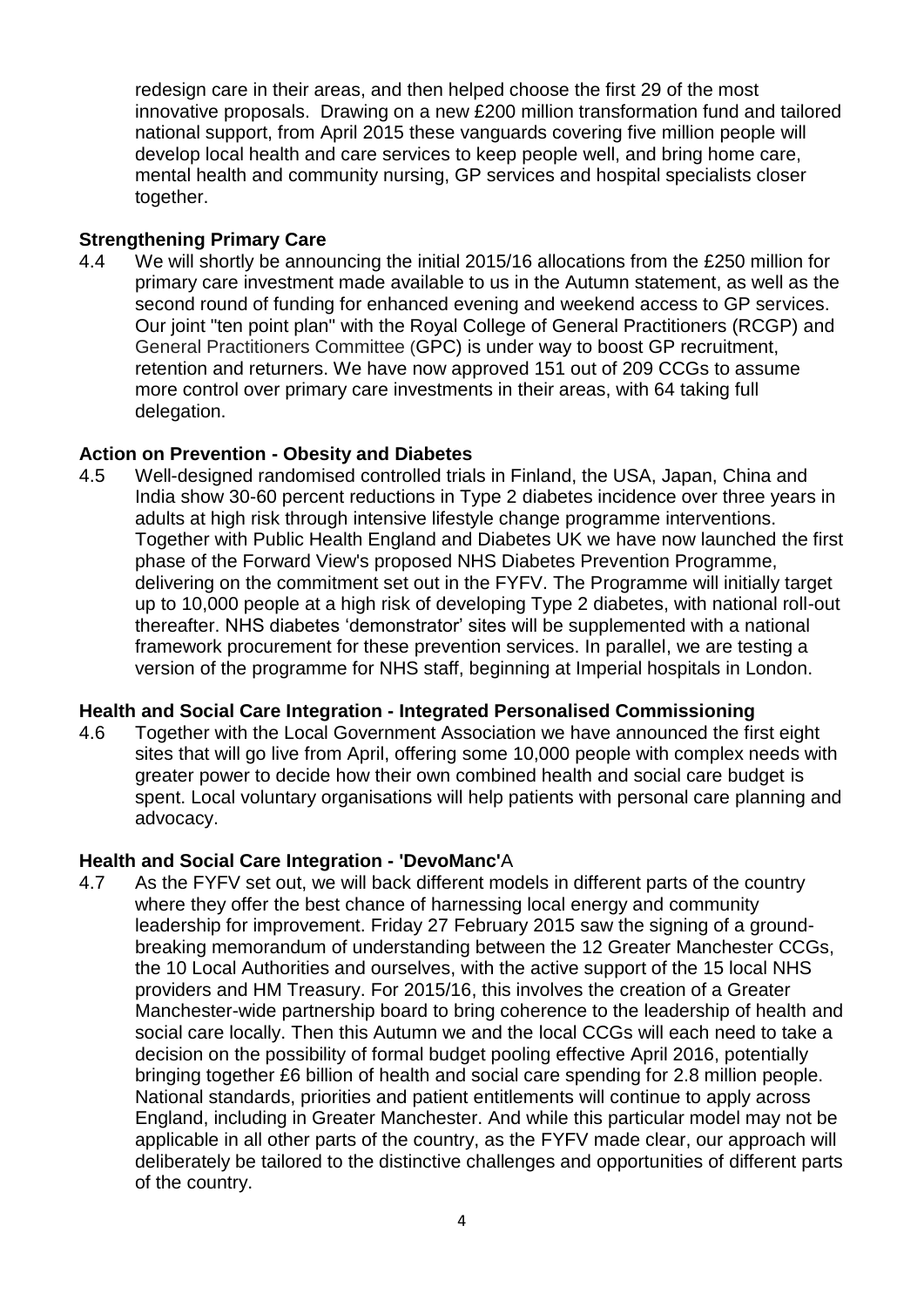### **Taskforces on Health Priorities**

4.8 The FYFV and our Business Plan for next year both identify a number of high profile strategic improvement priorities. We have committed to co-producing a shared roadmap for the next five years in each of these areas, working with other national NHS leadership bodies, patients and citizens, and other partners. On cancer, the taskforce being chaired by Harpal Kumar of Cancer Research UK, is publishing an initial "scene setter" this week. On mental health, we are launching the new taskforce with broad membership this week.

### **5.0 Care Quality**

- 5.1 Three important and sobering reports that have significant implications for the NHS have been published over the last two months:
	- i. Whistleblowing in February, Sir Robert Francis published his report ('Freedom to speak up') on whistleblowing in the NHS.
	- ii. Jimmy Savile also in February, Kate Lampard published her report on the lessons learned for the NHS from the investigations into matters relating to Jimmy Savile.
	- iii. Morecambe Bay Hospital earlier this month, Dr Bill Kirkup published his independent report on maternal and neonatal deaths at University Hospitals Morecambe Bay NHS Foundation Trust.
- 5.2 Bruce Keogh and Jane Cummings will be giving careful consideration to our responses to them over the coming months. One of the key recommendations contained in Dr Kirkup's report was that a national review of maternity care should be undertaken. We have moved quickly to respond to this, announcing a thorough review, and publishing terms of reference, available here: <http://www.england.nhs.uk/2015/03/03/maternity-care/>
- 5.3 We will be announcing members of this review panel later this week.

#### **6.0 NHS England**

6.1 Subject to Board approval, our 2015/16 Work Plan/Business Plan will be published by Monday. Our internal directorate programme budgets and running costs for 2015/16 have now been finalised (considerably sooner than last year). Our organisational change programme is nearing completion, substantially driven by the requirement to have cut our running costs by over 30% over two years, which we will have successfully done.

#### **7.0 Use of the NHS England Seal**

7.1 NHS England is required to apply its seal to a number of documents. A list of documents sealed between 28 August 2014 and 28 February 2015 is in the annex to this report.

**Simon Stevens March 2015**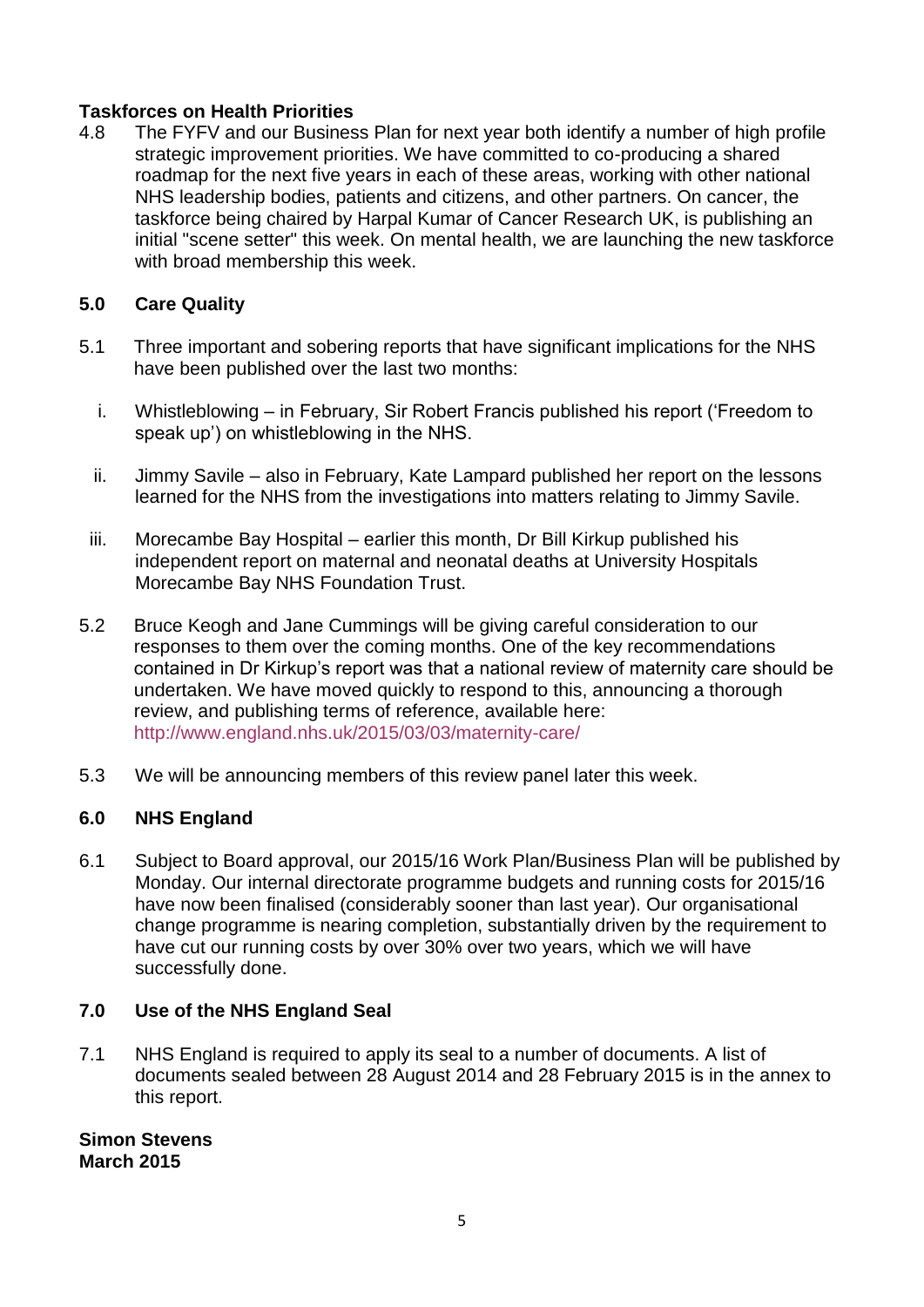# **Summary of Documents sealed with the NHS England Seal – 28.08.14 – 28.02.15**

| <b>Number</b> | <b>Date</b> | <b>Document</b>                                                                                                                     |
|---------------|-------------|-------------------------------------------------------------------------------------------------------------------------------------|
| 46            | 28.8.14     | Deed of Novation and Guarantee – Mr JM Alexander-Abt and Inline Ortho                                                               |
|               |             | Ltd and NHS England                                                                                                                 |
| 47            | 28.8.14     | Deed of Novation and Guarantee - Mr N Shah and Tooth Logic Ltd and                                                                  |
|               |             | <b>NHS England</b>                                                                                                                  |
| 48            | 28.8.14     | Deed of Novation and Guarantee - Miss CE Good and Handside Dental                                                                   |
|               |             | Surgery Ltd and NHS England                                                                                                         |
| 49            | 28.8.14     | Counterpart underlease relating to York House, 18-20 Massetts Road,                                                                 |
|               |             | Horley - NHS Property Services Ltd and NHS Commissioning Board                                                                      |
| 50            | 28.8.14     | Licence to underlet relating to second floor offices Fountain House,                                                                |
|               |             | Welwyn Garden City, Herts between Grainmarket Properties, NHS                                                                       |
|               |             | Property Services and NHS Commissioning Board                                                                                       |
| 51            | 28.8.14     | Licence to underlet relating to first floor offices Fountain House, Welwyn                                                          |
|               |             | Garden City, Herts between Grainmarket Properties, NHS Property<br>Services and NHS Commissioning Board                             |
| 52            | 10.9.14     | Deed of Variation in relation to the agreement for dental services 20.9.07                                                          |
| 53            | 3.10.14     | Capital Grant Agreement - 1 Abell Gardens                                                                                           |
| 54            | 3.10.14     | Capital Grant Agreement - 2 Abell Gardens                                                                                           |
| 55            | 3.10.14     | Capital Grant Agreement - 11 Allerby Road                                                                                           |
| 56            | 3.10.14     | Capital Grant Agreement - 237 Cowthorse Road                                                                                        |
| 57            | 3.10.14     | Capital Grant Agreement - Foxdown, Little Field Green                                                                               |
| 58            | 3.10.14     | Deed of Charge - 1 Abell Gardens                                                                                                    |
| 59            | 3.10.14     | Deed of Charge - 2 Abell Gardens                                                                                                    |
| 60            | 3.10.14     | Deed of Charge - 11 Allerby Road                                                                                                    |
| 61            | 3.10.14     | Deed of Charge - 237 Cowthorse Road                                                                                                 |
| 62            | 3.10.14     | Deed of Charge - Foxdown, Little Field Green                                                                                        |
| 63            | 14.10.14    | Deed requesting incorporation of Mr WS Qureshi's dental practice into                                                               |
|               |             | the Dental Suite (Northants) Itd                                                                                                    |
| 64            | 14.10.14    | Deed of Novation and Guarantee between Mr HR Patel and Abingdon                                                                     |
|               |             | Dental Practice Ltd and NHS England                                                                                                 |
| 65            | 17.10.14    | Deed of change relating to the Pines, Tunbridge Wells (LD                                                                           |
|               |             | Redevelopment)                                                                                                                      |
| 66            | 23.10.14    | Deed of Covenant relating to lease of land at 1-3 Robin Court, 44-50                                                                |
|               |             | Lupus Street, London between NHS Commissioning Board and Dr S                                                                       |
|               |             | Neogi and Matthew Edward Smith                                                                                                      |
| 67            | 23.10.14    | Deed of Novation - E08 (MCATS) Contract - amendment of ISTC                                                                         |
|               |             | contract in Greater Manchester change of identity of the Termination                                                                |
|               |             | <b>Security Guarantor</b>                                                                                                           |
| 68            | 24.11.14    | Deed of Covenant relating to Millbank Medical Centre (formerly known as                                                             |
| 69            | 28.11.14    | Page Street Health Centre) Westminster, London<br>Lease for Midlands and Lancaster CSU for 5 <sup>th</sup> Floor at Kingston House, |
|               |             | <b>West Bromwich</b>                                                                                                                |
| 70            | 18.12.14    | Deed of Novation and Guarantee - Hudson Dental Care Ltd, Hertford                                                                   |
| 71            | 18.12.14    | Deed of Novation and Guarantee - Mr V Patel, Hatfield Dental Centre,                                                                |
|               |             | Hatfield                                                                                                                            |